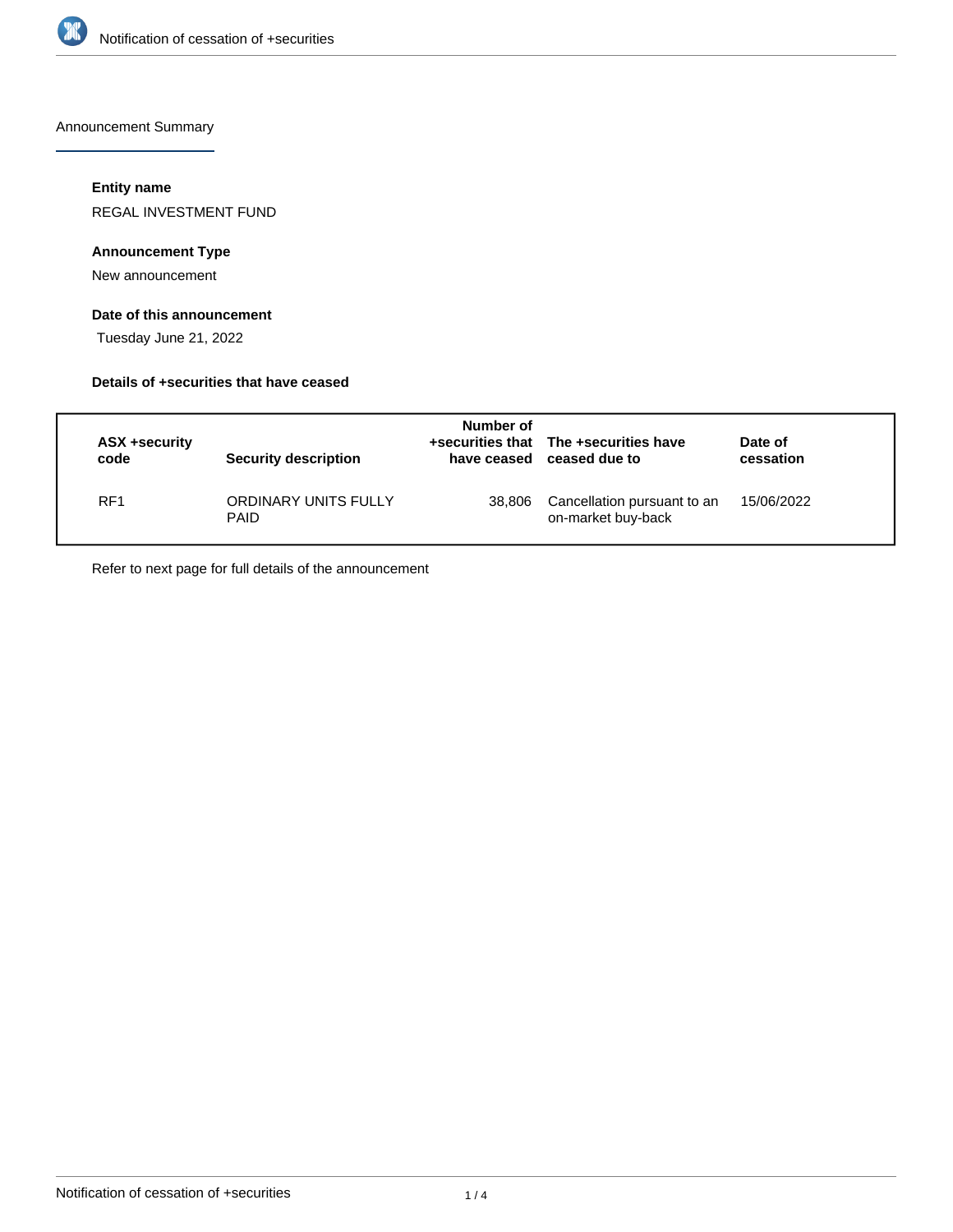

Part 1 - Announcement Details

## **1.1 Name of +Entity**

REGAL INVESTMENT FUND

We (the entity named above) provide the following information about our issued capital.

**1.2 Registered Number Type**

ARSN

**Registration Number** 632283384

# **1.3 ASX issuer code**

RF1

# **1.4 The announcement is**

New announcement

## **1.5 Date of this announcement**

21/6/2022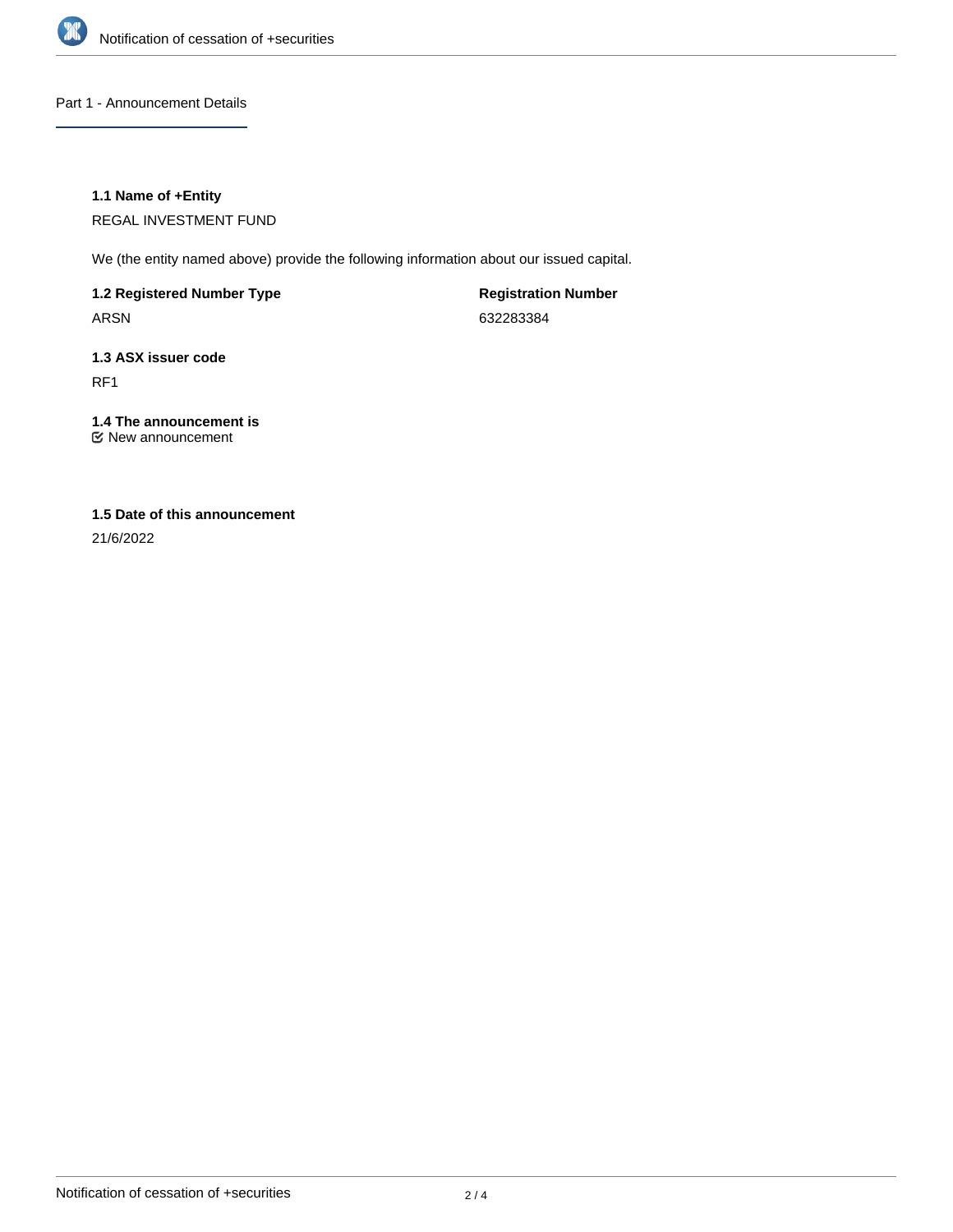

### Part 2 - Details of +equity securities or +debt securities that have ceased

## **ASX +Security Code and Description**

RF1 : ORDINARY UNITS FULLY PAID

#### **Quoted +equity securities or +debt securities that have ceased**

**Number of securities that have ceased**

38,806

**Reason for cessation** Cancellation pursuant to an on-market buy-back

| Date of cessation | Is the entity paying any consideration for the cessation? |
|-------------------|-----------------------------------------------------------|
| 15/6/2022         | <b>⊻</b> Yes                                              |

**In what currency is the consideration being paid?** AUD - Australian Dollar

**Total consideration paid or payable for the securities** AUD 138,665.480000000000

**Any other information the entity wishes to notify to ASX about the cessation?**